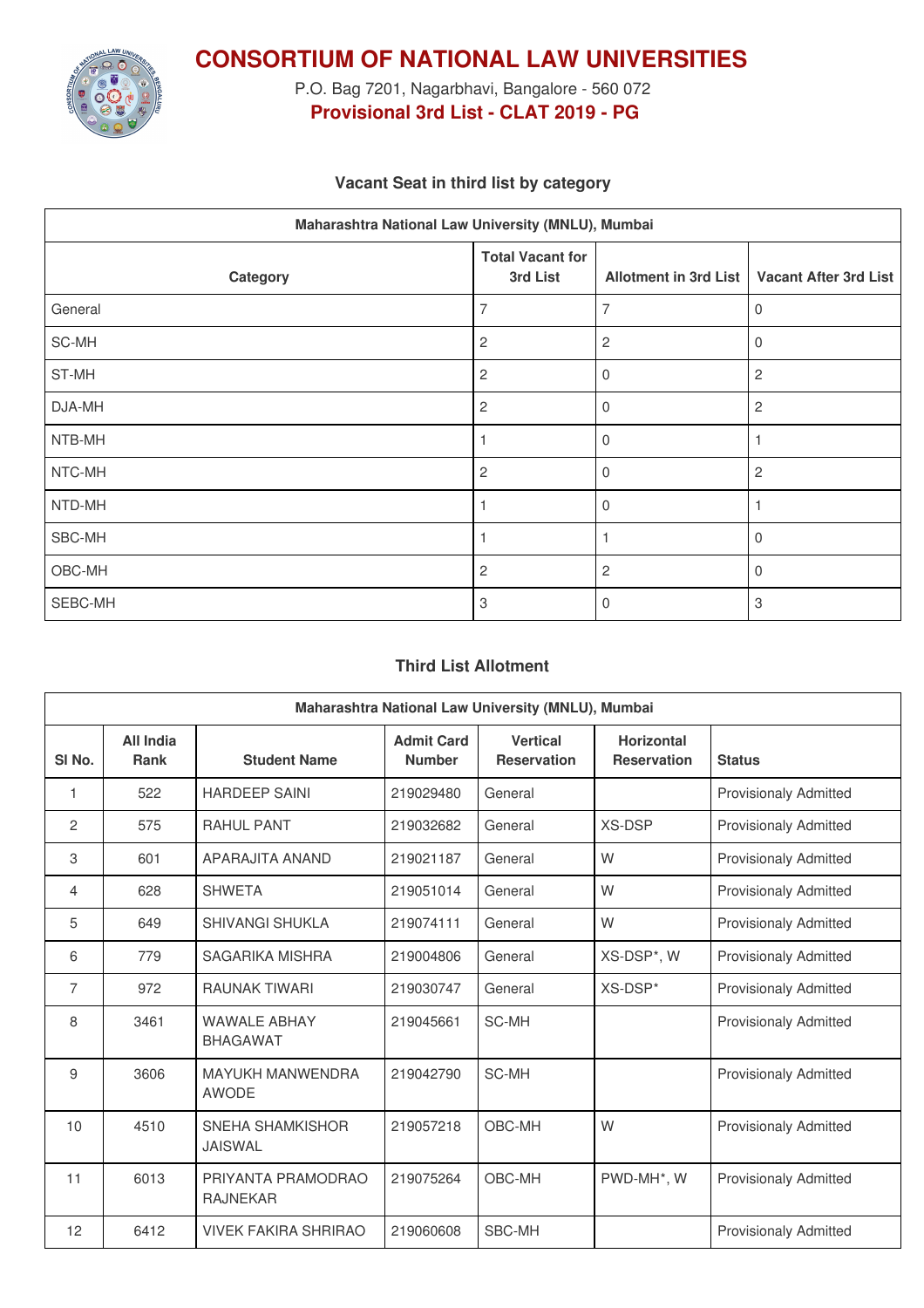#### **First and Second List Seat Allotted**

# **Status of provisionally admitted students in the second list - PG**

| Maharashtra National Law University (MNLU), Mumbai |                                 |                                                   |                                    |                                       |                                         |                              |
|----------------------------------------------------|---------------------------------|---------------------------------------------------|------------------------------------|---------------------------------------|-----------------------------------------|------------------------------|
| SI No.                                             | <b>All India</b><br><b>Rank</b> | <b>Student Name</b>                               | <b>Admit Card</b><br><b>Number</b> | <b>Vertical</b><br><b>Reservation</b> | <b>Horizontal</b><br><b>Reservation</b> | <b>Provisionaly Admitted</b> |
| 1                                                  | 140                             | <b>BEDEKAR SUDHANVA</b><br>SANDEEP SHRUTI         | 219056261                          | General                               |                                         | <b>First List</b>            |
| $\mathbf{2}$                                       | 189                             | SUNEEL KUMAR SONI                                 | 219005418                          | General                               |                                         | Second List                  |
| 3                                                  | 215                             | MAHIMA JAIN                                       | 219044036                          | General                               | W                                       | <b>First List</b>            |
| $\overline{4}$                                     | 302                             | <b>KUMARI SUMMI</b>                               | 219043321                          | General                               | W                                       | Second List                  |
| 5                                                  | 343                             | KARISHMA KABADWAL                                 | 219031038                          | General                               | W                                       | Second List                  |
| 6                                                  | 395                             | <b>ARPITA VERMA</b>                               | 219035077                          | General                               | W                                       | Second List                  |
| $\overline{7}$                                     | 471                             | SHRESHTHI GOLCHHA                                 | 219054583                          | General                               | W                                       | Second List                  |
| 8                                                  | 1321                            | <b>BHASME KEDAR</b><br>CHANDRAKANT                | 219031309                          | OBC-MH                                |                                         | Second List                  |
| 9                                                  | 1675                            | PANDURANG VASANT<br><b>PAWAR</b>                  | 219013093                          | OBC-MH                                |                                         | <b>First List</b>            |
| 10                                                 | 1830                            | HONEY MUKESH PATEL                                | 219055513                          | OBC-MH                                | W                                       | <b>First List</b>            |
| 11                                                 | 1935                            | <b>BORKAR VINAY</b><br>CHHATRAPAL                 | 219073828                          | SC-MH                                 |                                         | Second List                  |
| 12                                                 | 2055                            | <b>GIRBIDE KSHITIJ</b><br><b>DIPAKRAO</b>         | 219052646                          | SC-MH                                 |                                         | <b>First List</b>            |
| 13                                                 | 2690                            | <b>SAMYAKA</b><br>CHANDRAPRAKASH<br><b>WASNIK</b> | 219064428                          | SC-MH                                 | W                                       | Second List                  |
| 14                                                 | 2774                            | KONICA VINOD RAO                                  | 219008000                          | OBC-MH                                | W                                       | Second List                  |
| 15                                                 | 2795                            | SHINDE AJIT TUKARAM                               | 219040686                          | SC-MH                                 |                                         | Second List                  |
| 16                                                 | 2946                            | HALLI RUCHIRA SUDHIR                              | 219050124                          | OBC-MH                                | W                                       | <b>First List</b>            |
| 17                                                 | 2980                            | POOJA DILIP BHALERAO                              | 219048368                          | OBC-MH                                | W                                       | <b>First List</b>            |
| 18                                                 | 2984                            | NILESH LAXMAN KARPE                               | 219008652                          | SEBC-MH                               |                                         | <b>First List</b>            |
| 19                                                 | 3158                            | <b>WANKHADE AKSHAY</b><br><b>SHAHADEORAO</b>      | 219052940                          | SC-MH**                               | PWD-MH*                                 | <b>First List</b>            |
| 20                                                 | 3211                            | SAYALI SANJAY SAWANT                              | 219046417                          | SEBC-MH                               | W                                       | Second List                  |
| 21                                                 | 3264                            | ROHIT KALE                                        | 219043174                          | OBC-MH                                |                                         | <b>First List</b>            |
| 22                                                 | 4371                            | <b>AISHWARYA</b><br>UDAYAKUMAR                    | 219020341                          | OBC-MH                                | W                                       | Second List                  |
| 23                                                 | 4433                            | <b>SANKPAL SRUJAN</b><br><b>SUKUMAR</b>           | 219071240                          | SEBC-MH                               |                                         | <b>First List</b>            |
| 24                                                 | 5051                            | MINAL GHANSYAM<br><b>BAHETI</b>                   | 219043694                          | SEBC-MH                               | W                                       | <b>First List</b>            |
| 25                                                 | 5286                            | GIRAM KRISHNA JAYRAM                              | 219008039                          | SEBC-MH                               |                                         | First List                   |